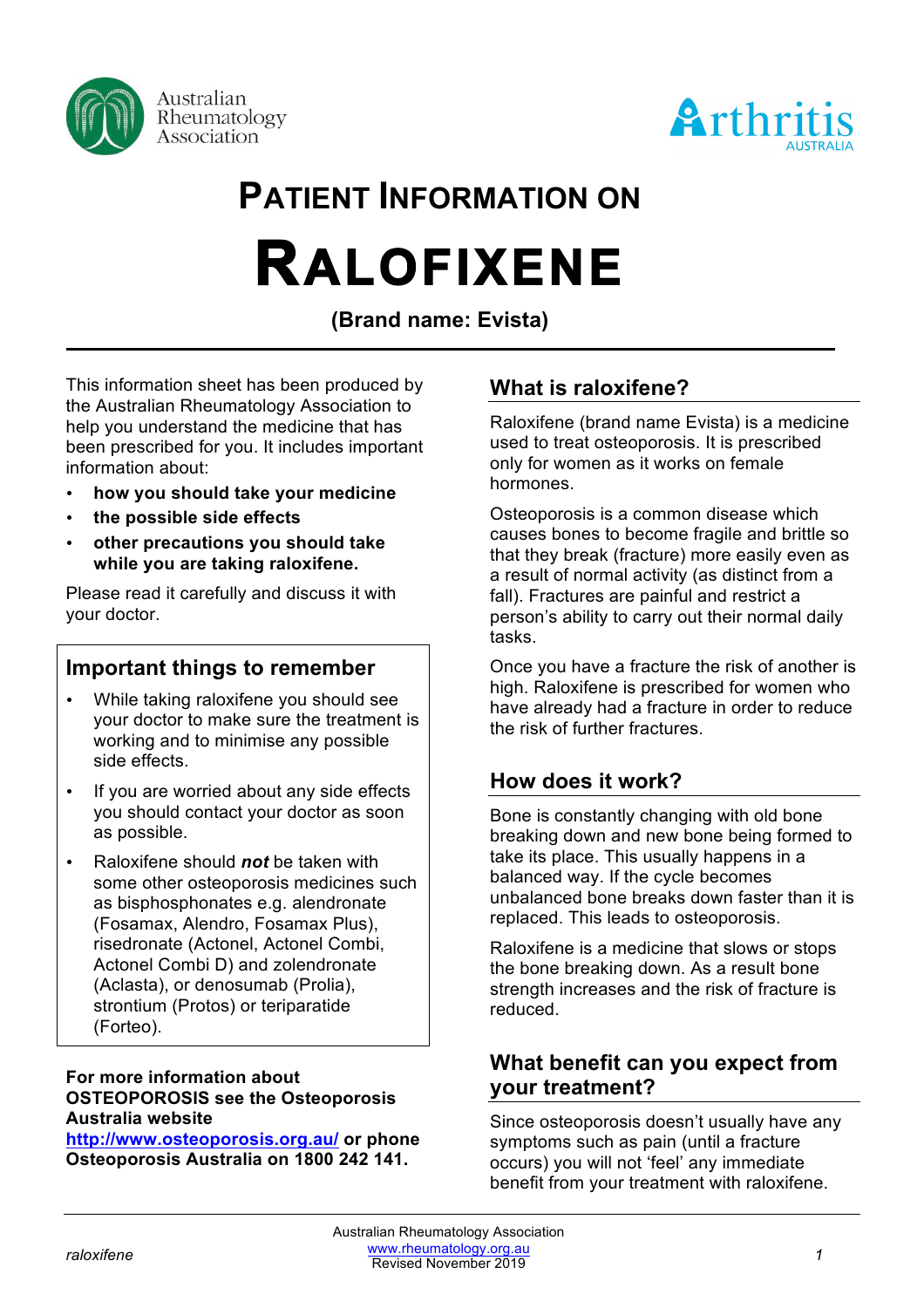You may be asked to have tests to check the effect of treatment on your bones. For example a bone mineral density test is usually done after one to two years of treatment. This is a type of X-ray that involves a very small amount of radiation.

Tests of urine or blood are sometimes used to measure the effects of treatment on bone formation and breakdown.

# **How is raloxifene taken?**

#### *What is the dosage and when should it be taken?*

Raloxifene is taken by mouth and comes in 60mg tablets. The dose is one tablet every day. It can be taken with or without food and at any time.

To help you remember to take raloxifene take it at about the same time each day.

If you miss a dose take it as soon as you remember. However, if it is almost time for your next dose skip the missed dose and take only your next regularly scheduled dose. Do not take two doses at the same time.

## *Can other medicines be taken with raloxifene?*

It is safe to take most other medicines when you are taking raloxifene. However, it should *not* be taken with some other osteoporosis medicines (refer *Precautions*, page 3).

Your doctor will usually recommend that you take calcium and vitamin D as additional treatment for osteoporosis.

## *How long is the treatment continued?*

For osteoporosis, treatment with raloxifene is usually given for a number of years. Your doctor will review your progress each year. Once you have had one fracture your chance of having another one is high so it is important to keep taking the medicine as long as it is effective and as long as no serious side effects occur.

## **Are there any side effects?**

Most people who take raloxifene do not experience side effects. Tell your doctor if you are concerned about possible side effects.

A reduction in dose or change to another medicine may minimise the side effects so that you can continue to have treatment for your bones.

#### *Most common possible side effects*

Most common side effects include:

- *hot flushes* these are more common during the first 6 months of treatment
- *dryness in the vagina*
- *leg cramps*
- *swelling* of the hands, feet, ankles, or lower legs.

## *Less common or rare possible side effects*

Less common side effects include:

- *Blood clot* in a vein is rare. Contact your doctor immediately if you experience pain or swelling in your legs or a sudden shortness of breath. Because of this risk your doctor may advise you to stop raloxifene around the time of an operation or before a long-haul flight.
- There are a number of other uncommon side effects and precautions that are described in the leaflet that comes with the medicine. You should read the leaflet and talk to your doctor if you have any concerns.

## **What precautions are necessary?**

#### *Blood tests*

• Monitoring blood tests are not usually required for people taking raloxifene, although in certain situations these may be needed.

## *Liver disease*

• Raloxifene may not be recommended if you have severe liver disease.

#### *Use with other medicines*

- You should tell your doctor (including your general practitioner, rheumatologist and others) about all medicines you are taking or plan to take. This includes over the counter or herbal/naturopathic medicines. You should also mention your treatment when you see other health professionals.
- Raloxifene should *not* be taken with some other osteoporosis medicines such as